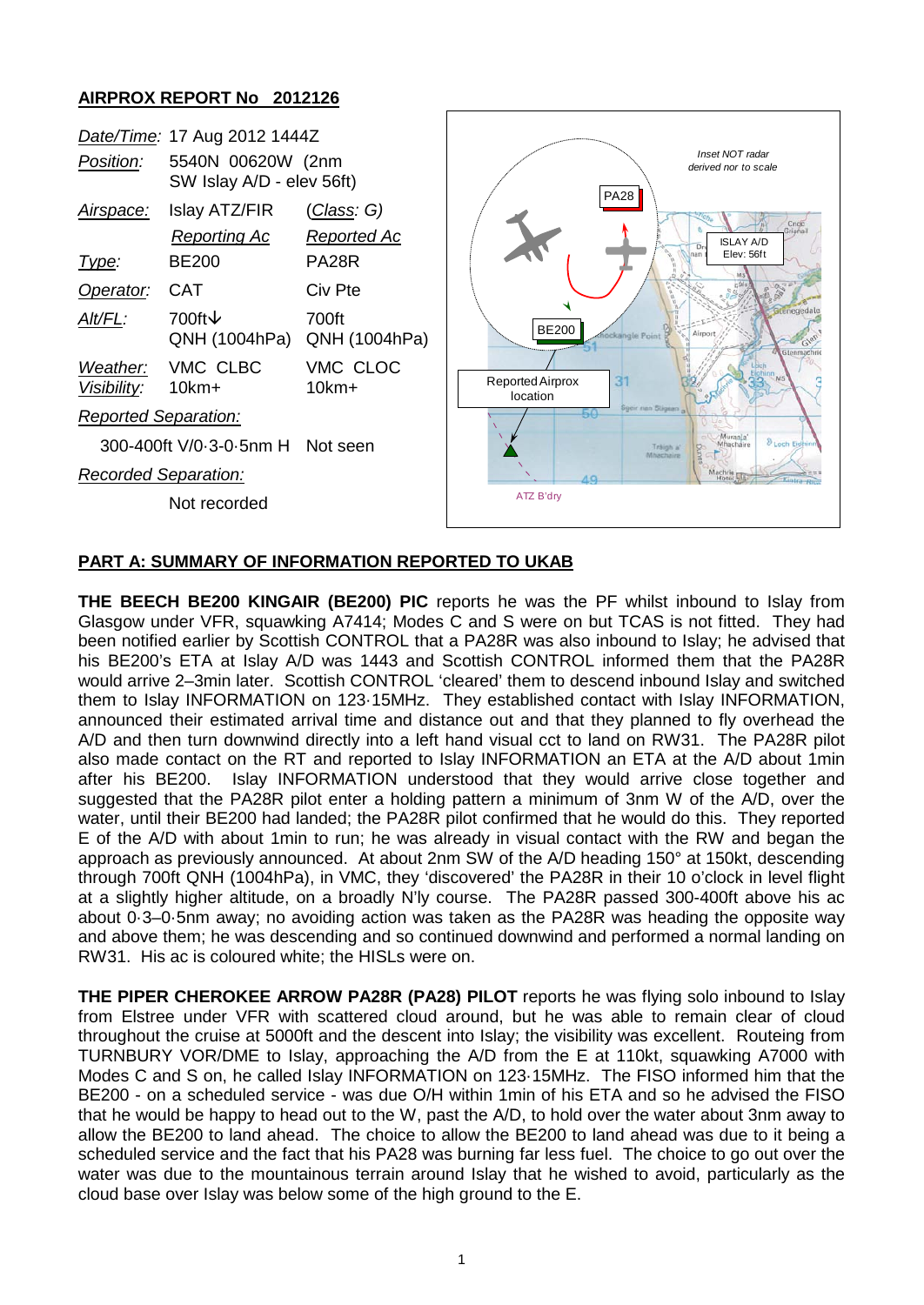As he crossed over the shore to the SW of the A/D he encountered a low bank of cloud and so made an immediate hard turn to the L to remain clear of the cloud. After turning through 90°, level at 700ft, he reduced the bank angle of this L turn and executed two 360° orbits to the S of the A/D, but during this period he lost visual contact with the BE200. During the second orbit he drifted to the north and into the Islay ATZ and flew close to the BE200 that was downwind for RW31; he did not see the BE200 and could not estimate the minimum separation. Subsequently, he joined the cct and landed.

After landing he visited the Tower and the FISO informed him that he had been close to the BE200, therefore, he filed an MOR some 48hr later setting out the above.

In hindsight, the situation could have avoided if:

Following his change of course as a result of encountering cloud, he should have informed the FISO; however, he was pre-occupied avoiding both the weather and terrain.

He should have entered the cct directly upon arriving O/H the A/D and allowed the BE200 to land ahead, which would have allowed him to maintain visual contact.

The ac is coloured white/blue and the HISL was on.

**THE ISLAY A/D FLIGHT INFORMATION SERVICE OFFICER (FISO) REPORTS** he was working the BE200 inbound from Glasgow when the PA28 pilot called up at 1438 some 9nm E of the A/D at 3000ft ALT descending to 2000ft ALT, requesting landing and joining instructions. He passed the aerodrome information and traffic information on the BE200, which was acknowledged. The PA28 pilot estimated the A/D at 1442Z, whereas the BE200 crew's estimate was 1443Z.

At 1439 the BE200 pilot estimated he would be O/H at 2500ft ALT in 2½ min time, but was unsure where the PA28 was, so the FISO passed details of the PA28 to the BE200 pilot, whose intentions were to fly O/H the A/D, descend to 1000ft ALT and turn L into a visual cct to RW31. This was acknowledged and the BE200 crew were asked to report O/H. At 1441 he asked the PA28 pilot if had copied this information; the PA28 pilot acknowledged the call and reported visual with the other ac. The BE200 crew reported 1 minute out at 1441, but they were still unsure where the other traffic was, so he asked the PA28 pilot for an update on his position. PA28 pilot replied he was descending, 1000ft above the cloud base, 3nm SE of Islay and would hold S until the BE200 has landed. He confirmed that the BE200 crew had copied this information, which was acknowledged and their position given as 1nm due E of the A/D. Asking the PA28 pilot his intentions, the pilot replied that he would head out W over the water and hold 3 miles away until the BE200 had landed. This was acknowledged and further TI was passed to the PA28R pilot about an inbound air ambulance, to which the PA28R pilot replied that he would try to land between the traffic.

At 1442 the BE200 crew reported O/H with their intentions, which was to cct L to land on RW31; this was acknowledged. He [the FISO] was now visual with the BE200 and he advised its crew accordingly, who were also asked to report finals for RW31.

With the BE200 downwind L for RW31 at 1443, when asked to report finals for RW31, the crew advised they were still not visual with the other traffic – the PA28R. This was acknowledged and it was reiterated that the PA28 pilot was going to hold 3 miles to the W until the BE200 had landed, and then fly in to finals, which the BE200 crew copied. The BE200 crew reported they had a light ac in sight at 1444 and at this point he also saw the PA28, as it flew through some cloud from the W heading towards the O/H, passing approximately 200-400ft above the BE200. Both ac landed safely without further incident.

UKAB Note (1): The UK AIP at AD2 EGPI-5 notifies the Islay ATZ as a circle of 2nm radius centred on RW13/31 extending from the surface to 2000ft above the A/D elevation of 56ft amsl.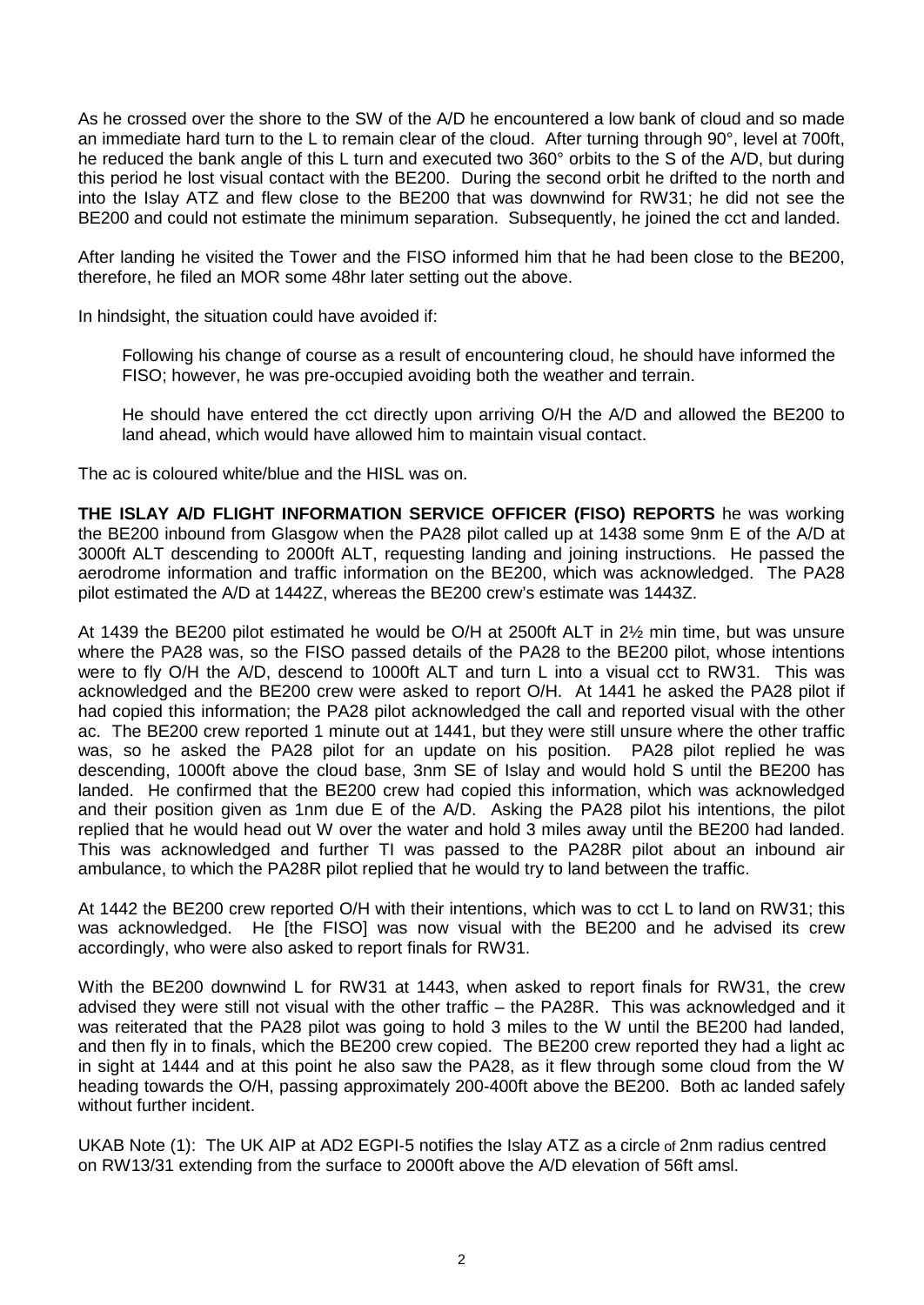UKAB Note (2): This Airprox occurred outwith recorded radar coverage. The radar recording shows the two ac converging to a horizontal separation of 3·6nm, before the PA28R contact fades about 3min before the Airprox occurred.

UKAB Note (3): The Islay SPECIAL Wx report provided by the FISO is:

1438Z 25012kt; 50km Nil Wx; SCT @ 1100, SCT @ 1900; 17/15; Q1004; RW31.

**ATSI** reports that the Airprox was reported at Islay Aerodrome when the BE200 and PA28 came into proximity while the BE200 was making an approach to land on RW31.

The BE200 crew was operating VFR from Glasgow to Islay and in receipt of a BS from the Islay FISO on 123·150MHz. The PA28 pilot was operating VFR from Elstree to Islay and in receipt of a BS from the Islay FISO on frequency 123·150MHz.

CAA ATSI had access to written reports from the pilots of the BE200 and the PA28 and also from the Islay FISO together with RTF recordings. Although both ac can be seen on the area radar recordings on initial approach to Islay, neither ac was visible on radar at the time of the Airprox.

Islay METARs:

1420Z 15007KT 080V200 9999 BKN010 SCT024 18/16 Q1004= 1450Z 25010KT 200V260 9999 BKN011 SCT042 17/15 Q1004=

At 1432:00, the BE200 crew called Islay INFORMATION stating that they were 10 minutes from Islay and requested the latest Wx. The Islay FISO passed the Wx details and asked the BE200 pilot to report field in sight.

At 1438:20, the PA28 pilot advised Islay INFORMATION that he was 9nm E of Islay descending from 3000ft to 2000ft Islay QNH (1004hPa) and requesting joining instructions. The PA28 pilot was passed the A/D information, with TI on the BE200 inbound from Glasgow that was estimating Islay at 1442. The PA28 pilot acknowledged the TI and advised the FISO that his estimate for Islay was 1443.

At 1439:50, the BE200 pilot called again and advised the FISO that they were at 2500ft QNH and estimating the field in, *"..about 2 and a half minutes".* A BS was agreed and the FISO asked the BE200 pilot if he had copied the information on the PA28. The BE200 pilot replied that he was unsure of the position of the PA28 but that it seemed that both ac would arrive at the same time.

The FISO re-iterated the TI on the PA28 to the BE200 crew who replied that their intentions were, "*to go overhead the field..descending down to 1 thousand feet and then most likely a left..visual turn in for runway 3-1".* The FISO acknowledged this and asked the BE200 pilot to report O/H. At 1440:40, the FISO asked the PA28 pilot if he had copied the BE200 crew's intentions; the PA28 pilot replied that he had and that he was visual with the BE200.

At 1441:20, the BE200 crew transmitted to the FISO that they were 1 minute from the A/D and, "*still uncertain about the other traffic".* The FISO asked the PA28 pilot to transmit his position and altitude. The PA28 pilot transmitted that he had, "*descended 1 thousand feet just below the cloudbase about 3 miles south..east of Islay..we can just hold to the south until the Beech is clear"* at 1441:40.

The FISO checked that the BE200 crew had copied that and then asked the pilot of the PA28 what his intentions were. The pilot of the PA28 replied that, "*we'll head out to the west of the field over the water and..we can circle about 3 miles away until the Beech lands".* The FISO acknowledged this and advised the PA28 pilot of another ac inbound estimating the field at 1451.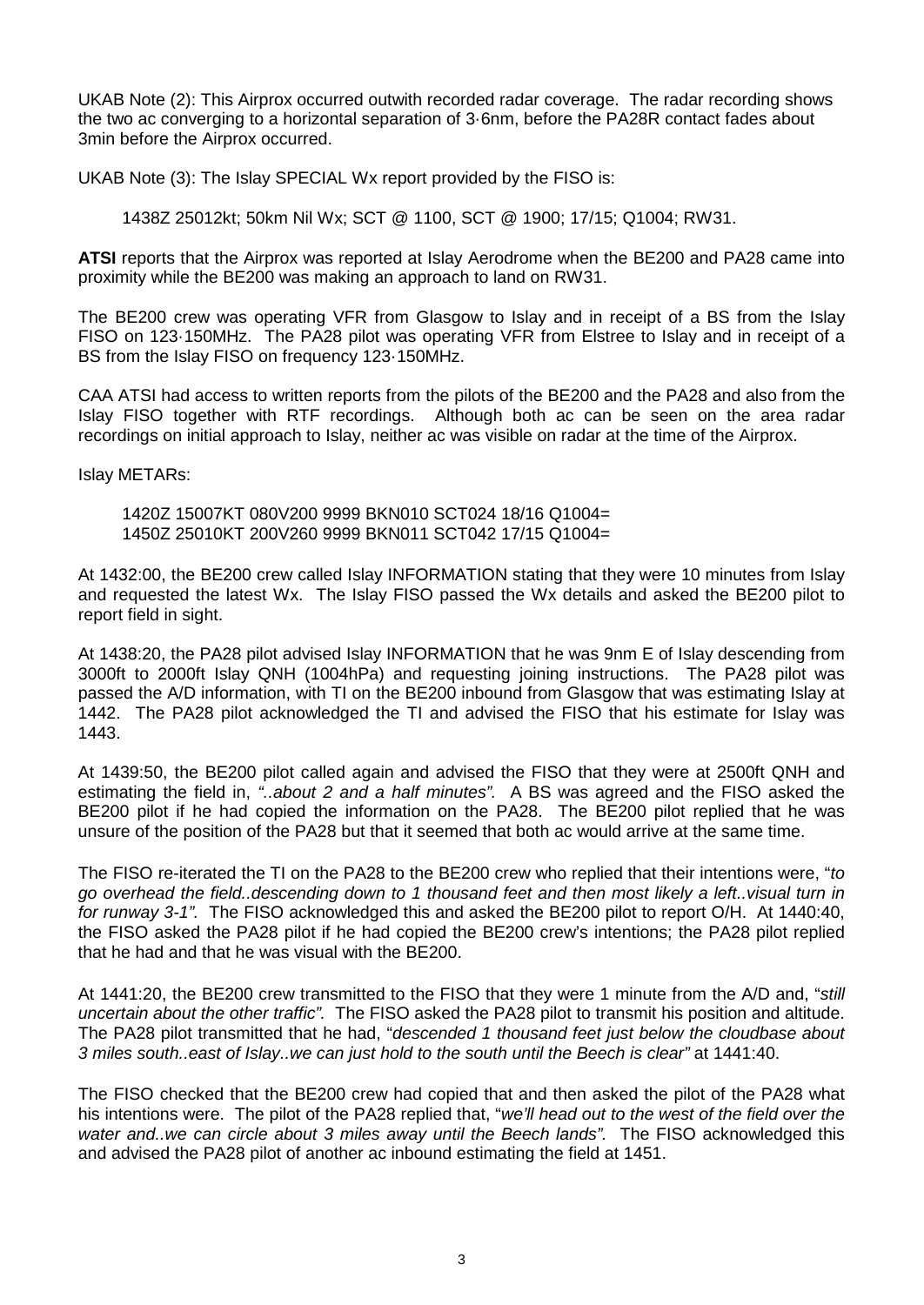At 1442:40, the BE200 crew advised the FISO that they had just passed O/H and were turning L inbound to land. The FISO acknowledged this and stated that he was visual with the BE200.

At 1443:20, the BE200 crew reported downwind L for RW31 and added that they were not visual with the PA28. The FISO advised the BE200 crew that the PA28 was intending to hold out to the W until they had landed.

At 1444:00, the BE200 crew reported that they had a light ac in sight to which the FISO replied, "*I have both of you visual".*

The BE200 pilot's written report states that he was expecting the PA28 to hold 3nm W of the A/D but as they were downwind, encountered the PA28 in their 10 o'clock between 0·3-0·5nm away and 300- 400ft vertically above them, on a northerly heading.

The written report from the PA28 pilot states that he informed the FISO that he would head out W to 3nm from the A/D to allow the BE200 to land. As the PA28 crossed the coast the pilot encountered low cloud and entered a sharp L turn to maintain VMC. The turn took the PA28 back through the ATZ and close to the BE200 that was downwind (as reported by the BE200 – the PA28 pilot did not have visual contact with the BE200). In his report the PA28 pilot acknowledges that he should have informed the FISO of his change of plan.

The FISO's written report states that he expected the PA28 to proceed out W as the pilot had stated. When the BE200 crew reported that they had the PA28 in sight the FISO saw the PA28 heading towards the overhead from the W and believed that the PA28 had passed overhead the BE200 by 200-400ft.

The PA28 pilot expressed his intention to hold 3nm to the W of the A/D in order to allow the BE200 to land. The FISO passed appropriate TI and ensured that both the PA28 and the BE200 pilots were kept informed of each other's intentions as notified to the FISO.

When the PA28 pilot encountered low cloud he did not inform the FISO of his change of plan and therefore the FISO was unable to update the BE200 on the PA28 pilot's intentions.

As the FISO did not have both ac in sight until the Airprox occurred he was unable to pass accurate position information on the PA28 to the BE200 pilot.

The Airprox occurred when the BE200 crew was positioning downwind for RW31, approaching to land and the pilot became concerned about the proximity of the PA28, which the BE200 pilot expected to be 3nm to the W.

As the FISO was unaware of the change of the PA28 pilot's intentions he was unable to provide assistance to the BE200 in the form of updated TI.

## **PART B: SUMMARY OF THE BOARD'S DISCUSSIONS**

Information available included reports from the pilots of both ac, transcripts of the Islay RT frequency and a report from the ISLAY FISO.

The Board agreed with the PA28 pilot's analysis of the incident and its cause. Having offered to remain clear of the ATZ to allow the BE200 to land ahead of him, the PA28 pilot should have notified the FISO when he was forced to change his plans to remain clear of cloud. Of course, an orbit at 3nm from the A/D would inevitably mean the closest point of approach would be closer than 3nm and the BE200 pilot flying downwind at 2nm distance from the A/D might have expected to see the PA28 at close range. However, he would not have anticipated seeing the PA28 fly between him and the A/D. The Board agreed that the incident would not have occurred if both ac had conducted a